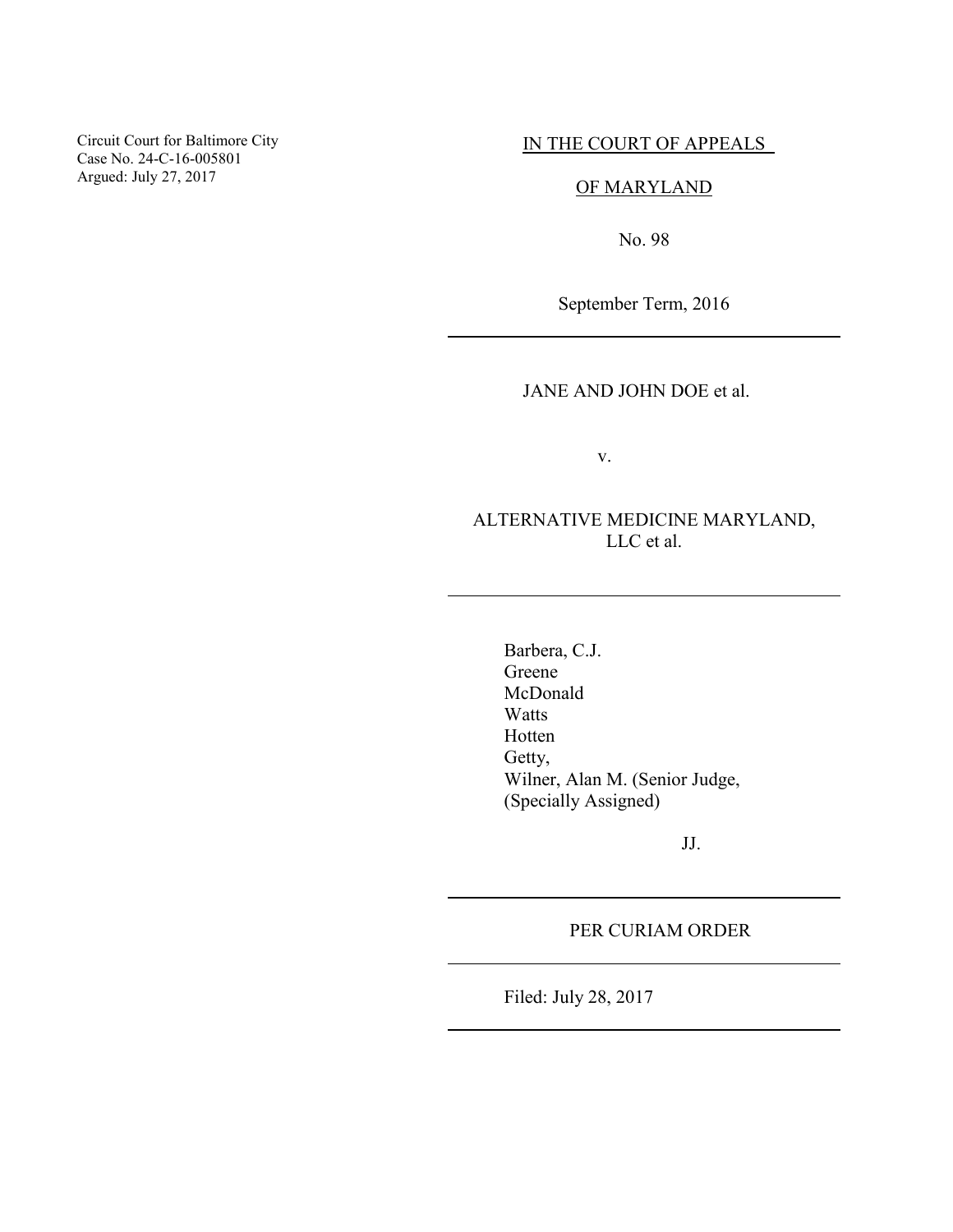| <b>JANE AND JOHN DOE, et al.</b>                     |   |   |   |   |   | ∗      |                                | <b>IN THE</b>      |   |   |   |   |  |
|------------------------------------------------------|---|---|---|---|---|--------|--------------------------------|--------------------|---|---|---|---|--|
|                                                      |   |   |   |   |   | ∗      | <b>COURT OF APPEALS</b>        |                    |   |   |   |   |  |
|                                                      |   |   |   |   |   | ∗      |                                | <b>OF MARYLAND</b> |   |   |   |   |  |
| $\mathbf{v}$ .                                       |   |   |   |   |   | ∗      | No. 98<br>September Term, 2016 |                    |   |   |   |   |  |
| <b>ALTERNATIVE MEDICINE</b><br>MARYLAND, LLC, et al. |   |   |   |   |   | ∗      |                                |                    |   |   |   |   |  |
|                                                      |   |   |   |   |   | $\ast$ |                                |                    |   |   |   |   |  |
| ∗                                                    | ∗ | ∗ | ∗ | ∗ | ∗ | ∗      | ∗                              | ∗                  | ∗ | ∗ | ∗ | ∗ |  |

## **PER CURIAM ORDER**

For reasons to be stated in an opinion later to be filed, it is this 28th day of July, 2017

ORDERED, by the Court of Appeals of Maryland, that the orders of the Circuit Court for Baltimore City denying intervention to Holistic Industries, LLC, Curio Cultivation, LLC, ForwardGro, LLC, SunMed Growers, LLC, Doctor's Orders Maryland, LLC, Green Leaf Medical, LLC, Kind Therapeutics, USA, LLC, and Temescal Wellness of MD, LLC ("Growers") be, and they are hereby reversed, and the case is remanded to that Court with instruction to grant intervention as of right with respect to the aforementioned Growers, pursuant to Maryland Rules 2-211 and 2-214(a) and Section 3-405(a)(1) of the Courts and Judicial Proceedings Article; and it is further

ORDERED, that the orders of the Circuit Court for Baltimore City denying intervention to Jane and John Doe ("Patients") be, and they are hereby affirmed; and it is further

ORDERED, that the orders of the Circuit Court for Baltimore City denying intervention to the Coalition for Patient Medicinal Access, LLC and Maryland Wholesale Medical Cannabis Trade Association be, and they are hereby affirmed; and it is further